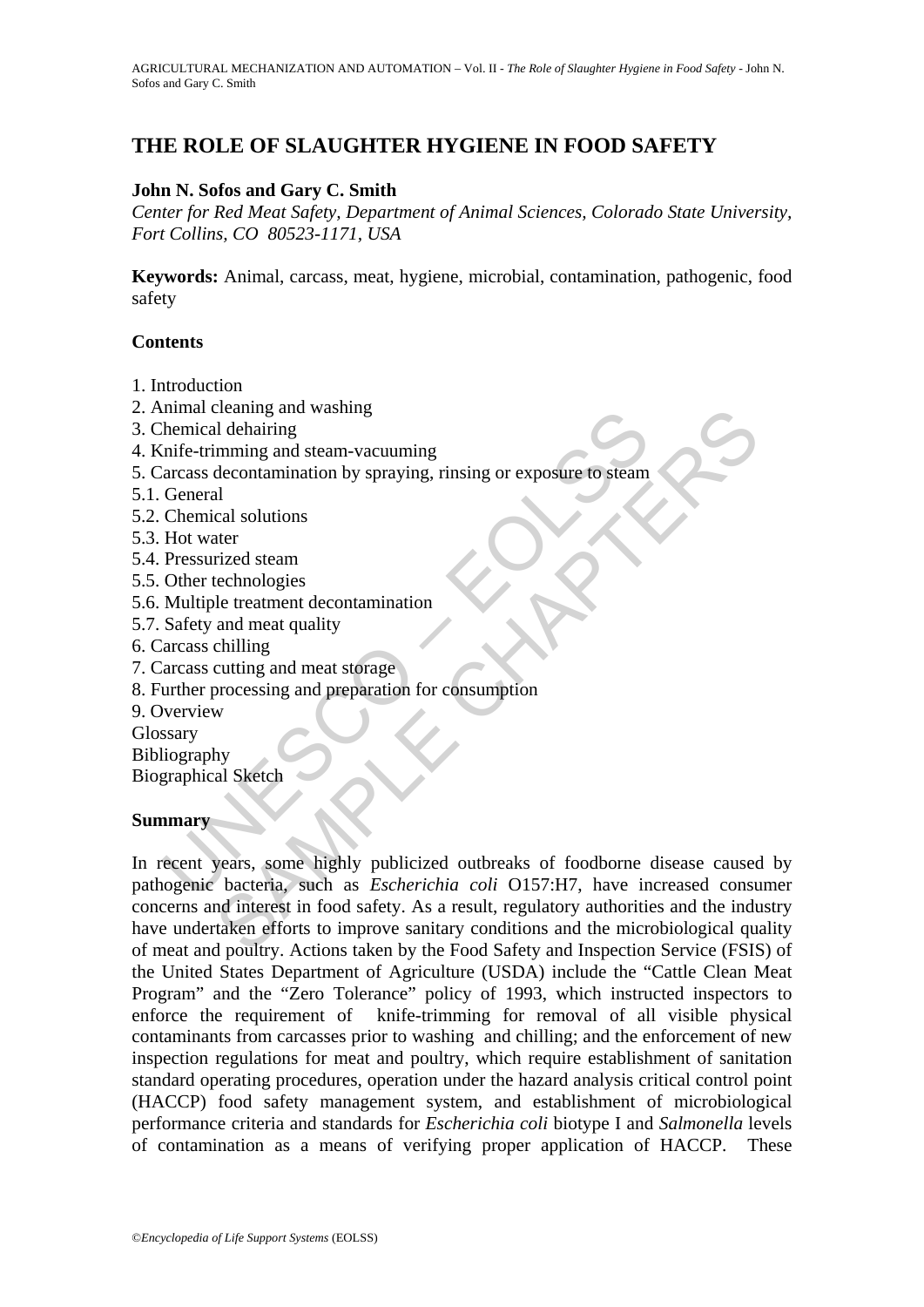developments have emphasized the need for sanitary and hygienic practices and for application of procedures to reduce levels of contamination (i.e., decontamination procedures) on carcasses. Here, we discuss the importance of animal and bird cleanliness, sanitation, hygienic practices and carcass decontamination in contributing to the improvement of the microbiological safety of our meat and poultry supply. Specific items discussed include animal cleanliness; washing/cleaning and chemical dehairing of animals before slaughter; scalding and feather-picking; use of equipment which applies steam or hot water plus vacuuming for spot-cleaning/decontamination of carcasses; washing of birds before and after scalding plus after picking; variable pressure spraying/rinsing of carcasses or carcass sides with chemical solutions such as chlorine, organic acids and trisodium phosphate, or with low or high temperature water; exposure of carcass sides to pressurized steam ("steam pasteurization"); chilling of birds in chlorinated water; and importance of proper hygienic and sanitation practices during chilling, fabrication and further processing of meat and poultry.

# **1. Introduction**

iling, fabrication and further processing of meat and poultry.<br>
In the same of the mean of the processing of meat and poultry.<br>
Introduction<br>
antial food safety hazards associated with consumption of process<br>
article forei Example of proper ingleand conducts. The minimal standard practics of which<br>tion and further processing of meat and poulty.<br> **Crion**<br>
cood safety hazards associated with consumption of products of anima<br>
include those of p Potential food safety hazards associated with consumption of products of animal or plant origin include those of physical, chemical and biological nature. Physical hazards include foreign objects such as stones, bones, glass, metal, insects, pests, mice, building material, etc. Such unwanted materials are aesthetically unacceptable and may cause physical and psychological injury to consumers. However, they can be controlled through adherence to good manufacturing practices (GMP) and use of devices such as metal detectors. Chemical hazards include naturally occurring toxins, excessive residues of agricultural chemicals, intentional or accidental food additives, detergents, sanitizers and other plant-associated toxic substances that may contaminate food. They can also be controlled through proper application of good production and manufacturing practices as well as establishment and monitoring of standards, guidelines or specifications.

Biological hazards include those of bacterial, parasitic, viral and prion nature. Prions are transmissible particles, devoid of nucleic acid, which become aberrant proteins causing transmissible spongiform encephalopathy (TSE). Important TSEs include sheep scrapie (sheep spongiform encephalopathy), human Creuztfeldt-Jacob Disease (CJD) and its new variant form (nvCJD), and mad cow disease or bovine spongiform encephalopathy (BSE). The latter TSE was detected in cattle in the United Kingdom in the 1980s and it is believed to be the cause of nvCJD in humans. However, measures such as destruction of infected cattle and changes in feeding regimes to exclude reclaimed products/byproducts from sheep or other ruminants have decreased dramatically the incidence of BSE in cattle.

Although parasitic and viral hazards are associated with foodborne illness in some instances, their control depends on prevention of their introduction into the food. Because parasites and viruses are not able to proliferate in harvested or ready-to-eat foods, their control depends on proper processing (e.g., freezing, cooking, etc.) of foods, and avoidance of contamination of ready-to-eat products.

Bacterial pathogens are the major cause of food safety problems in terms of occurrence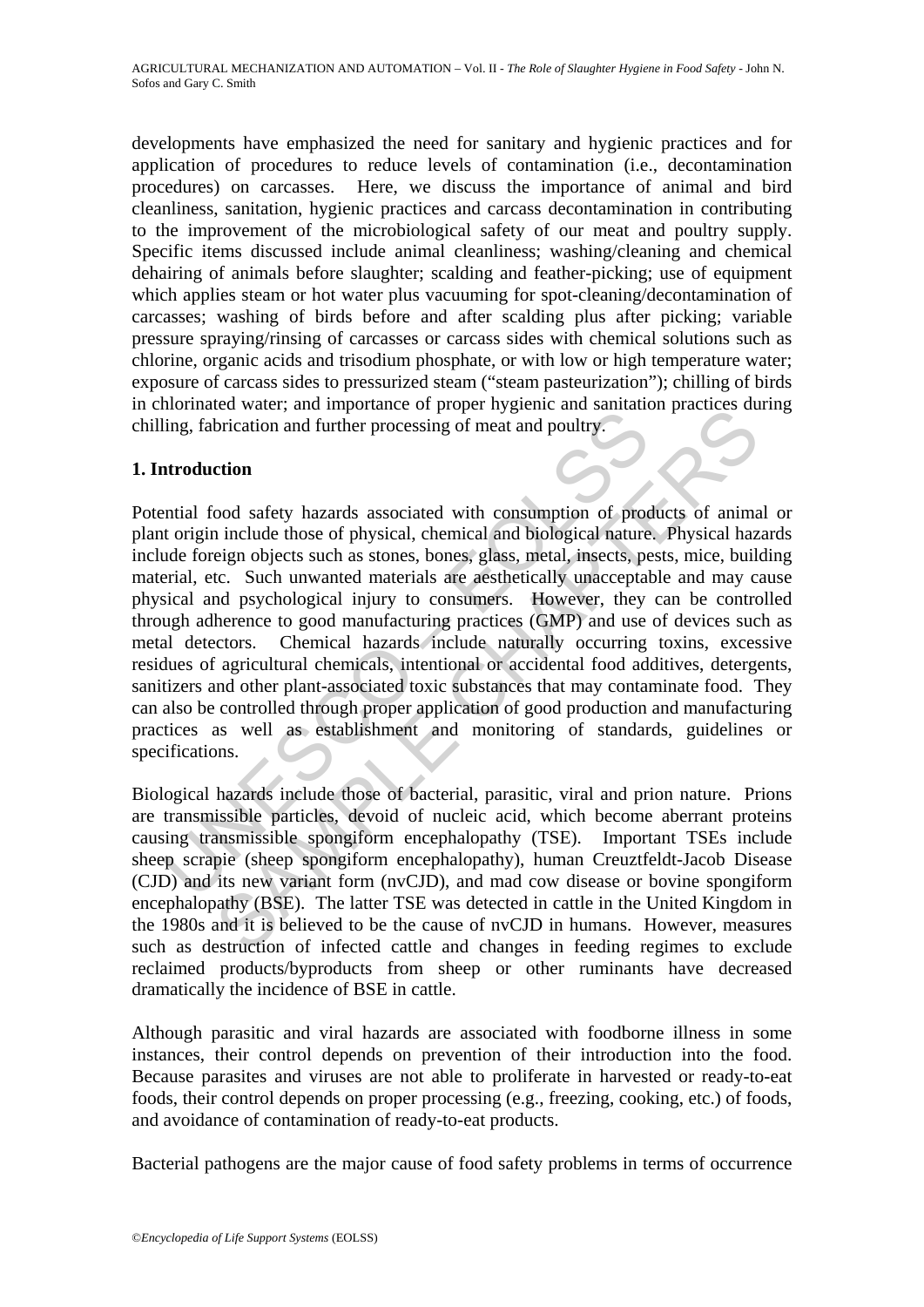and number of individuals affected. Among others, common bacterial pathogens associated with meat and poultry products include *Campylobacter jejuni/coli, Salmonella* spp., *Escherichia coli* O157:H7, and *Listeria monocytogenes*. In addition to discomfort, these pathogens sometimes cause death of susceptible individuals and their cost to national economies may be very high. Therefore, it is important to know the ecology and properties of these pathogens in order to develop procedures for their control and for enhancement of the safety of our food supply. Control of pathogenic microorganisms in foods is based on the approaches of minimizing product contamination through good production and manufacturing practices, proper sanitation and hygiene, and application of decontaminating procedures; destruction of contaminants by processes such as heat or irradiation in some products; or, inhibition/delay of their growth and multiplication through food preservation methods such as refrigeration, freezing, drying, fermentation, acidification, pasteurization, chemical preservatives or combinations of these in the form of multiple hurdles.

Many bacterial pathogens are of intestinal origin and thus are associated with meat and poultry products. There is a need to study their ecology and to develop procedures that minimize their presence on fresh meat and poultry. The subject addressed here is reduction of contamination in meat and poultry which should enhance the efficacy of other control procedures such as cooking, and should decrease the likelihood of food safety problems.

The Contention of these in the branchines of the content and polity and the same of multip and the same of methinal preservatives or combinations of these in the form of multip y bacterial pathogens are of intestinal origi Entergramon, increasing, drying, clementation, accurate mestervatives or combinations of these in the form of multiple hurdles.<br>
Freavilyes are need to study their ecology and to develop procedures<br>
Freal pathogens are of Fresh meat and poultry are easily contaminated with a variety of microorganisms and, if not properly handled and preserved, they support growth of spoilage and pathogenic species, leading to loss of quality and potential public health problems. Microorganisms are introduced through a variety of sources when the sterile muscles of healthy animals and birds are exposed to the environment during slaughter, cutting and further handling. These sources include air, water, soil, feces, feed, hides, hair, feathers, wool, intestines, lymph nodes, processing equipment, utensils and humans. The multiplicity of contamination sources and the variability in facilities and practices of slaughtering and processing operations may lead to variations in types of microorganisms and, especially, extent of contamination introduced in meat and poultry, which may also vary with individual herds or flocks, animals or birds, geographic location and season of the year. Cleanliness of animals and birds is an important factor affecting the contamination of meat and poultry and is influenced by climate, location, method of transportation and holding conditions. For example, animals or birds raised on pastures or out-of-doors may carry more bacteria of soil origin, while microorganisms of intestinal origin may be more common on carcasses from animals finished in feedlots or in confined flocks. Additional contamination may be derived from exposure to the environment of the slaughtering, dressing, chilling and cutting processes, while carcass decontamination interventions may reduce levels, and change the composition, of contamination. Thus, types and extent of contamination also depend on sanitation procedures, hygienic practices, product handling and processing, and conditions of storage and distribution.

Since early in the twentieth century, regulatory inspection activities have been applied to assure the hygienic status of the meat and poultry supply. These traditional regulatory requirements include veterinary inspection of live animals and birds, their carcasses and organ tissues following slaughter, inspection of facilities and equipment before and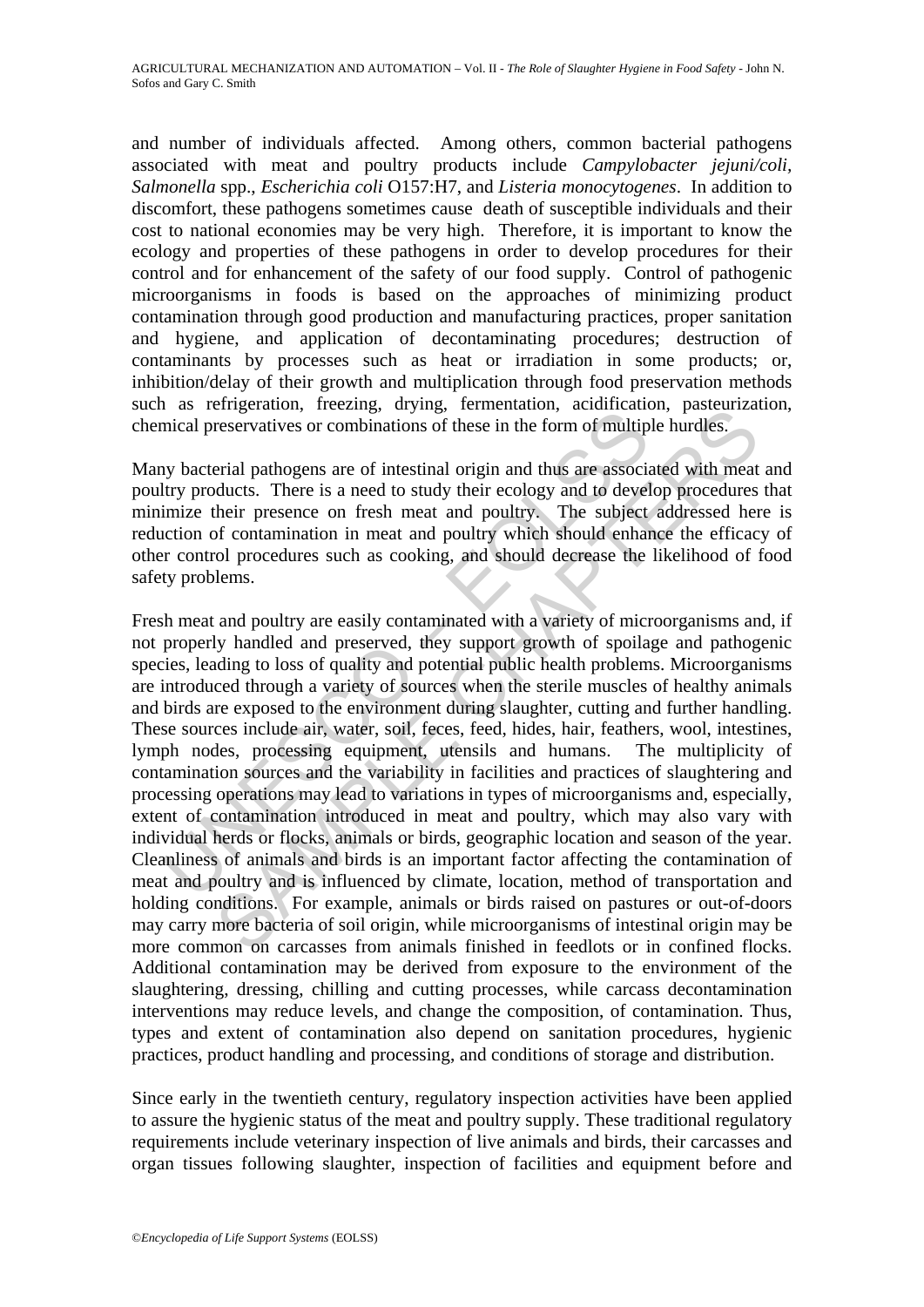during operation, and supervision of procedures involved in meat and poultry handling and processing. These activities should prevent meat and poultry from overtly diseased animals or birds and visibly contaminated, not properly processed, or abused, products from reaching the consumer. Regulatory requirements, proper facility designs and good manufacturing practices, as well as other industry initiatives based on competition, product quality, long-distance shipment, distribution requirements and economics of operation, have extended product shelf-life and improved quality, but have not prevented microbiological contamination of raw products or eliminated foodborne diseases.

## **2. Animal cleaning and washing**

expectively. The masses of meaning summans and consect subsects and the sumplined lele, while lymph nodes, some organs, and, sepecially, surface ironment, such as external hide, pelt, feathers, or fleece, the rointestinal In the masses or nearny ammans and one, occurs statement, are considered in<br>the lymph nodes, some organs, and, specially, surfaces exposed to<br>the set at the sexternal hide, pelt, feathers, or fleece, the tongue and<br>tinal t In general, the muscles of healthy animals and birds, before slaughter, are considered sterile, while lymph nodes, some organs, and, especially, surfaces exposed to the environment, such as external hide, pelt, feathers, or fleece, the tongue and the gastrointestinal tract carry extensive contamination. This external, animal-associated contamination is a major source for environmental plant contamination, and becomes a very important source of carcass and meat/ poultry contamination during slaughtering and processing. Every feasible effort should be made to prevent accumulation of excess mud and dung on the animals and birds, because it may introduce bacterial pathogens into the plant environment. Confinement of animals and birds, intended for slaughter in properly designed facilities, with slatted floors and/or on clean bedding material can help in presentation of cleaner animals and birds for slaughter. Avoidance of stress and maintenance of a proper feeding schedule may reduce release or shedding of microorganisms by animals and birds with their feces and the contribution of this fecal material to undesirable plant and carcass contamination. However, additional research is needed to establish proper handling procedures to minimize fecal shedding of pathogenic bacteria of intestinal origin by animals and birds.

It has been suggested that one, seemingly obvious, approach that may contribute to the reduction of external animal contamination, and subsequently, carcass contamination is to clean or wash the outside covering (hide, skin, feathers) of the animals before slaughter. Individual operations have evaluated, or applied interventions, such as removal (by cutting or shearing ) of hair or wool and fecal tags from the exterior of the animals or washing of animals before slaughter, but in many instances the results are generally less than promising. Pre-slaughter washing of sheep has been practiced in New Zealand, while partial or complete washing of cattle before slaughter has been used by some plants in the United States. Counts of total aerobic bacteria and *Escherichia coli* on lamb carcasses were higher on those washed before slaughter, irrespective of wool length, and were generally greater on carcasses derived from woolly lambs than on those derived from shorn lambs. Results of preslaughter washing of lambs were not consistent between forequarters and hindquarters, but there was less visible contamination on the carcasses of washed lambs than on those of unwashed lambs. The level of microbiological contamination of carcasses from the best-presented animals (shorn, clean, unwashed) was five times lower than that from the worst presented animals (wooly, dirty, washed). In general, the results of animal washing before slaughter have been variable and application of the procedure may be limited by climate, type of animal, and availability of facilities. Regulatory guidelines in the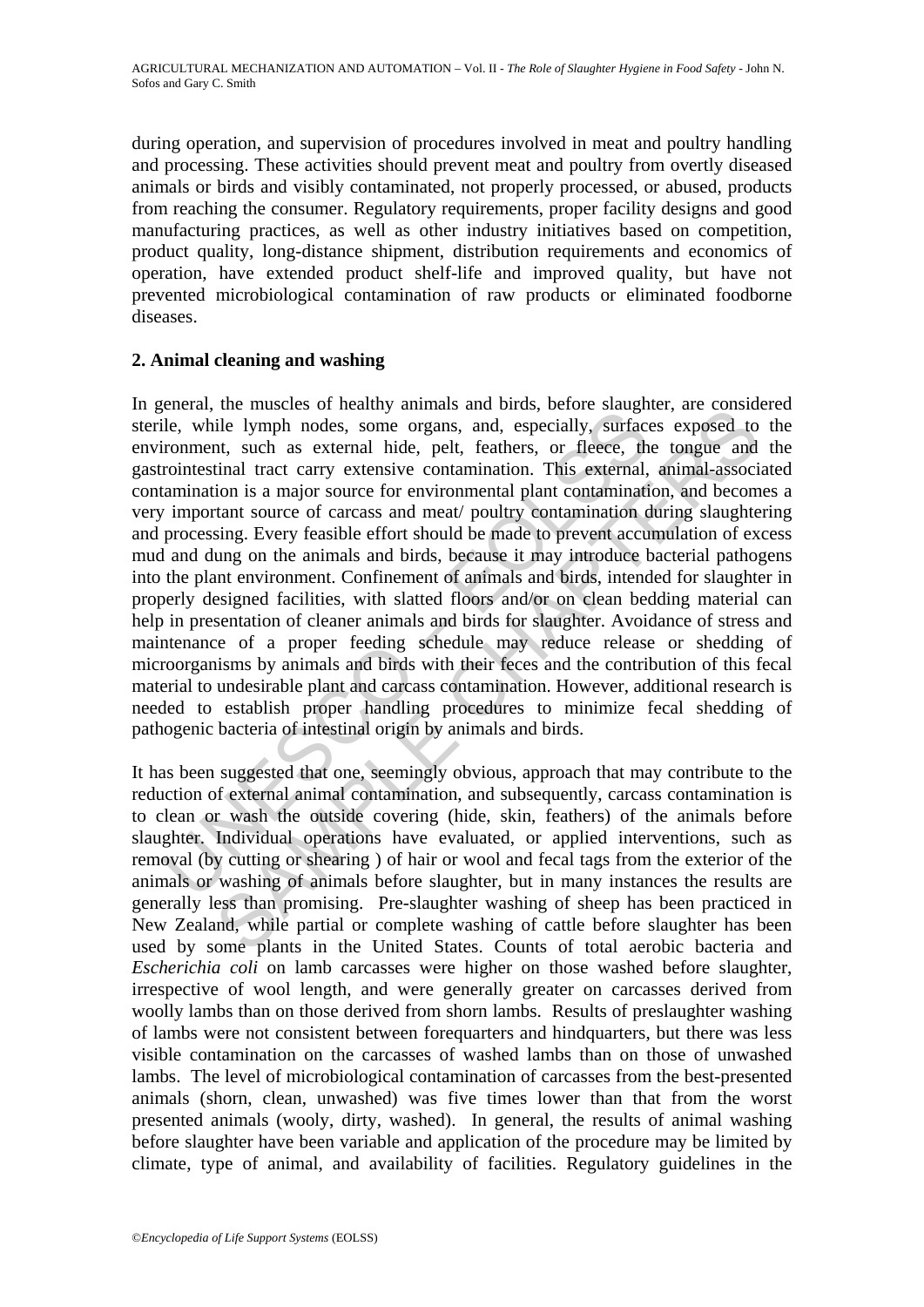United States require cattle to be dry, or at least not dripping, when they are slaughtered, which can be a constraint when animal washing is considered before slaughter. However, when animals are wet or excessively soiled, slaughter speeds should be reduced to minimize accidental transfer of contamination from the exterior of the animals onto the carcass or the plant environment. In addition, modifications in the steps involved in hide removal, or in equipment used for hide removal, may help in minimizing transfer of contamination onto the carcass surface. No effort is made to clean feathers and skin of poultry because, following stunning/bleeding, suspended birds are washed with chlorinated water.

Fraction of carcass contamination with pathogens may be reduction of carcass contamination with pathogens may be taminated or infected animals separately from cleaner or pathogens taminated or infected animals separately f and the most process contamination with pathogens may be to process his<br>coion of carcass contamination with pathogens may be to process his<br>ed or infected animals separately from cleaner or pathogen-free herd<br>s approach, h The contribution of animal and bird cleanliness to carcass contamination levels needs additional study. The results may be variable depending on slaughtering procedures, speed of slaughter, facility design, and worker practices. One approach that may help in the reduction of carcass contamination with pathogens may be to process highly contaminated or infected animals separately from cleaner or pathogen-free herds or flocks. This approach, however, may be impractical in some systems of animal and bird production, marketing, distribution, and slaughtering, or for control of more than one type of pathogenic microorganisms on the same animals or birds. Another approach to prevent foodborne illness from contaminated meat and poultry may be to produce heat processed products from meat and poultry derived from animals or birds suspected of carrying pathogenic contamination. Nevertheless, highly soiled animals and birds are an important potential source of plant contamination. However, poor sanitation, hygiene and manufacturing practices during slaughtering, carcass cutting (fabrication) and processing can lead to excessively contaminated meat and poultry, even when less heavily soiled animals and birds are processed.

TO ACCESS ALL THE **20 PAGES** OF THIS CHAPTER, Visit: http://www.eolss.net/Eolss-sampleAllChapter.aspx

#### **Bibliography**

- - -

Davies, A. and R. Board (Editors). *The Microbiology of Meat and Poultry.* 346 pp. Blackie Academic & Professional, London.

Dorsa, W. J. 1997. New and established carcass decontamination procedures commonly used in the beefprocessing industry. *J. Food Prot*. **60**:1146-1151.

Food Safety and Inspection Service (FSIS). 1996. Pathogen Reduction; Hazard Analysis and Critical Control Point (HACCP) Systems: Final Rule. 9CFR Part 304, *et al*., *Federal Register* **61**:38805-38989.

Sofos, J. N. 1993. The HACCP system in meat processing and inspection in the United States. *Meat Focus Int*. **2**:217-225.

Sofos, J. N. 1994. Microbial growth and its control in meat, poultry and fish. pp. 359-403, In: *Quality Attributes and Their Measurement in Meat, Poultry, and Fish Products*. A.M. Pearson and T.R. Dutson (Eds.). Blackie Academic and Professional, Glasgow, U.K.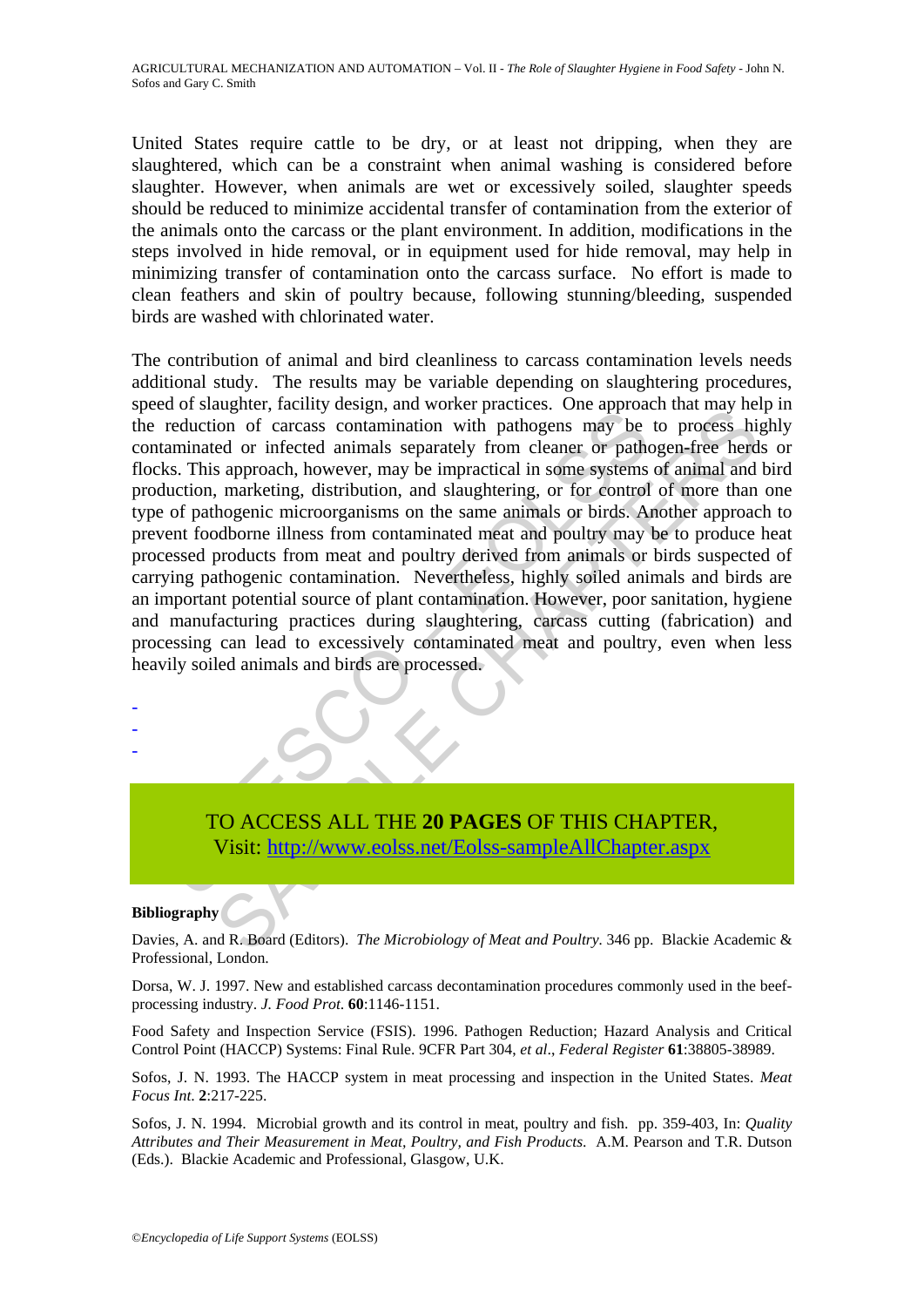AGRICULTURAL MECHANIZATION AND AUTOMATION – Vol. II - *The Role of Slaughter Hygiene in Food Safety* - John N. Sofos and Gary C. Smith

Sofos, J. N. and Smith, G. C. 1993. The headache of the United States meat industry: *E. coli* O157:H7. *Meat Focus Int*. **2**:317-325.

Sofos, J. N. and Smith, G. C. 1998. Nonacid meat decontamination technologies: Model studies and commercial applications. *Int. J. Food Microbiol*. **44**:171-188.

Sofos, J. N., Kochevar, S. L., Bellinger, G. R., Buege, D. R., Hancock, D. D., Ingham, S. C., Morgan, J. B., Reagan, J. O. and Smith, G. C. 1999a. Sources and extent of microbiological contamination of beef carcasses in seven United States slaughtering plants. *J. Food Prot*. **62**:140-145.

 Sofos, J. N., Kochevar, S. L., Reagan, J. O. and Smith, G. C. 1999b. Extent of beef carcass contamination with *Escherichia coli* and probabilities of passing United States regulatory criteria *J. Food Prot*. **62**:234-238.

Sofos, J. N., Kochevar, S. L., Reagan, J. O. and Smith, G. C. 1999c. Incidence of Salmonella on beef carcasses as related to the United States meat and poultry inspection regulations. *J. Food Prot*. **62**:467- 471.

#### **Biographical Sketches**

**Gary C. Smith** occupied the Monfort Endowed Chair in Meat Science at Colorado State University in 1990, after serving as Professor (1969-1982) and Head (1982-1990) of the Department of Animal Science at Texas A&M University.

**raphical Sketches**<br> **v C. Smith** occupied the Monfort Endowed Chair in Meat Science at Colora, after serving as Professor (1969-1982) and Head (1982-1990) of the D. has won both the Distinguished Research Award and the Di I Sketches<br>
ith occupied the Monfort Endowed Chair in Meat Science at Colordo State University.<br>
Encyring as Professor (1969-1982) and Head (1982-1990) of the Department of Ar<br>
xxas A&M University.<br>
In both the Distinguish Gary has won both the Distinguished Research Award and the Distinguished Teaching Award from both the American Society of Animal Science and from the American Meat Science Association. He has also been awarded the National Association of Meat Purveyors—Outstanding Educator Award, the National Livestock Grading and Marketing Association—Service Award (three times; in 1979, 1988 and 1995), the Livestock Publications Council—Headliner Award, and was named one of the "25 Who Made a Difference" by Beef magazine. In 1993, he was named a University Distinguished Professor by Colorado State University and a Fellow-In-Teaching by the American Society of Animal Science; in 1994 he was named one of six "Industry Innovators" by Meat Marketing and Technology magazine. He has been named a Distinguished Alumni by College of the Sequoias (1989), California State University-Fresno (1996) and the Washington State University (1999). He has received Meritorious Service Awards from Intercollegiate Meat Coaches Association (1997), American Meat Institute (1997), National Meat Association (1998) and Secretariat of Agriculture of Argentina, Service (1998).

Gary has published 346 full-length articles in refereed scientific journals and more than 675 other contributions as proceedings, technical reports, etc. Gary served as President of the American Meat Science Association in 1976. For the National Academy of Sciences, he was chairman of the Committee that wrote "Irradiation of Meat and Meat Products" and a member of the Committee that wrote "Designing Foods." For the Office of Technology Assessment, he was a member of the Committee that wrote "Packaging and Labeling of Fresh Red Meat."

**John N. Sofos** holds a B.S. degree in Agriculture from the Aristotle University of Thessaloniki, Greece, a M.S. degree in Animal Science from the University of Minnesota, and a Ph.D. degree in Food Science from the University of Minnesota. Dr. Sofos accepted an Assistant Professor position in the Department of Animal Sciences at Colorado State University in 1980, and he was promoted to Associate Professor and Professor in 1984 and 1987, respectively. Courses taught by John Sofos at Colorado State University include Food Processing Technology, Food Fermentations, Food Microbiology, Food Biotechnology, and Meat Safety. Current research interests of John Sofos address the areas of ecology and extent of bacterial pathogen contamination of meat and other foods; procedures to reduce contamination and to inactivate or inhibit bacterial pathogens; resistance of microorganisms to preservation procedures; and methods of sampling and detection of bacteria in foods. Based on his research accomplishments, Dr. Sofos has approximately 400 publications, including 110 refereed journal articles, 2 books, 127 abstracts, 20 book chapters, 44 articles in conference proceedings, and over 40 invited papers at national and international meetings. The professional contributions of John Sofos have been recognized with the Distinguished Meat Research Award of the American Meat Science Association (1994), the Meats Research Award of the American Society of Animal Science (1996), and the Faculty Award of Merit for Research and Outreach of the Colorado State University Chapter of Gamma Sigma Delta (1998). John Sofos was